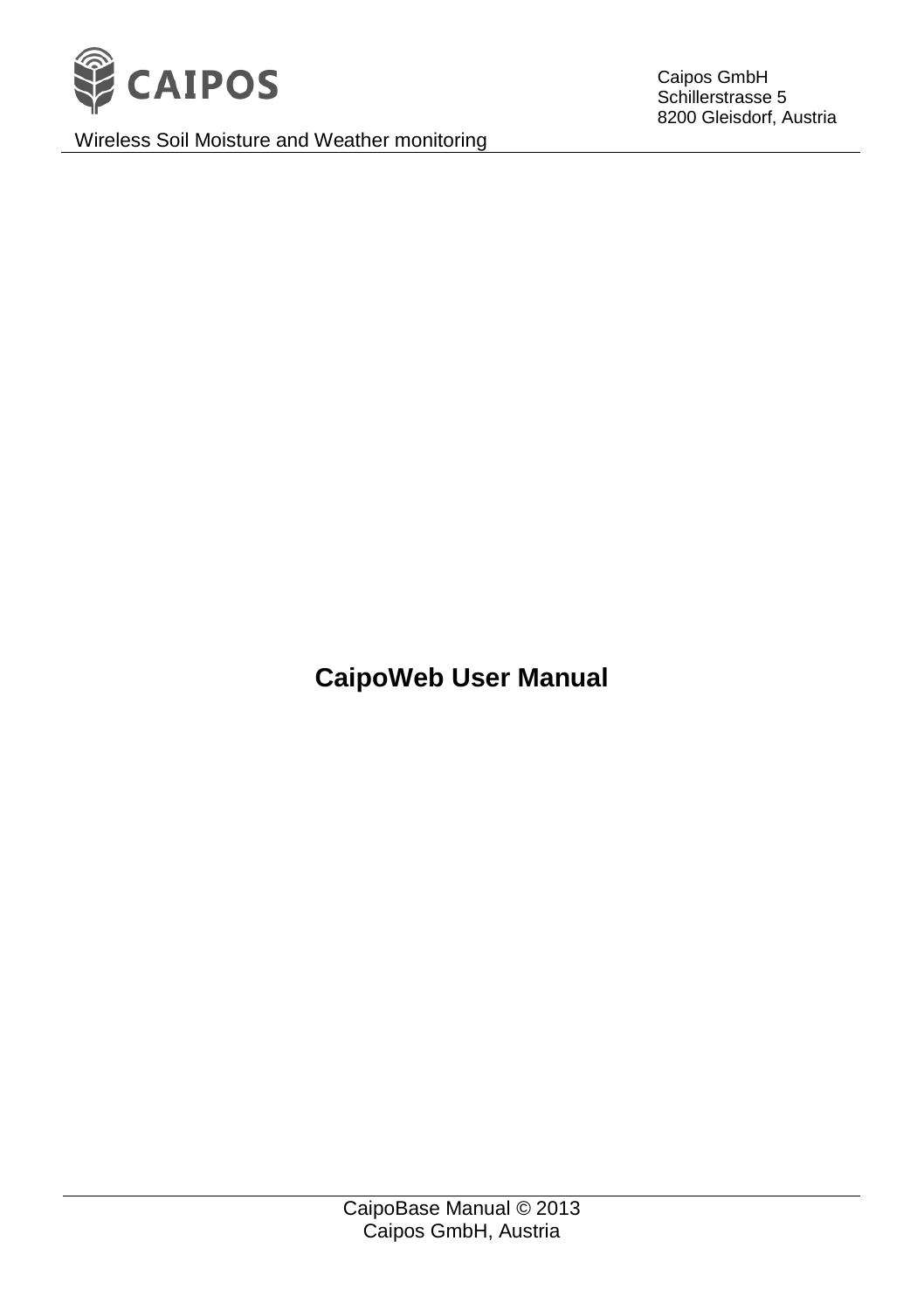

# **Table of Content**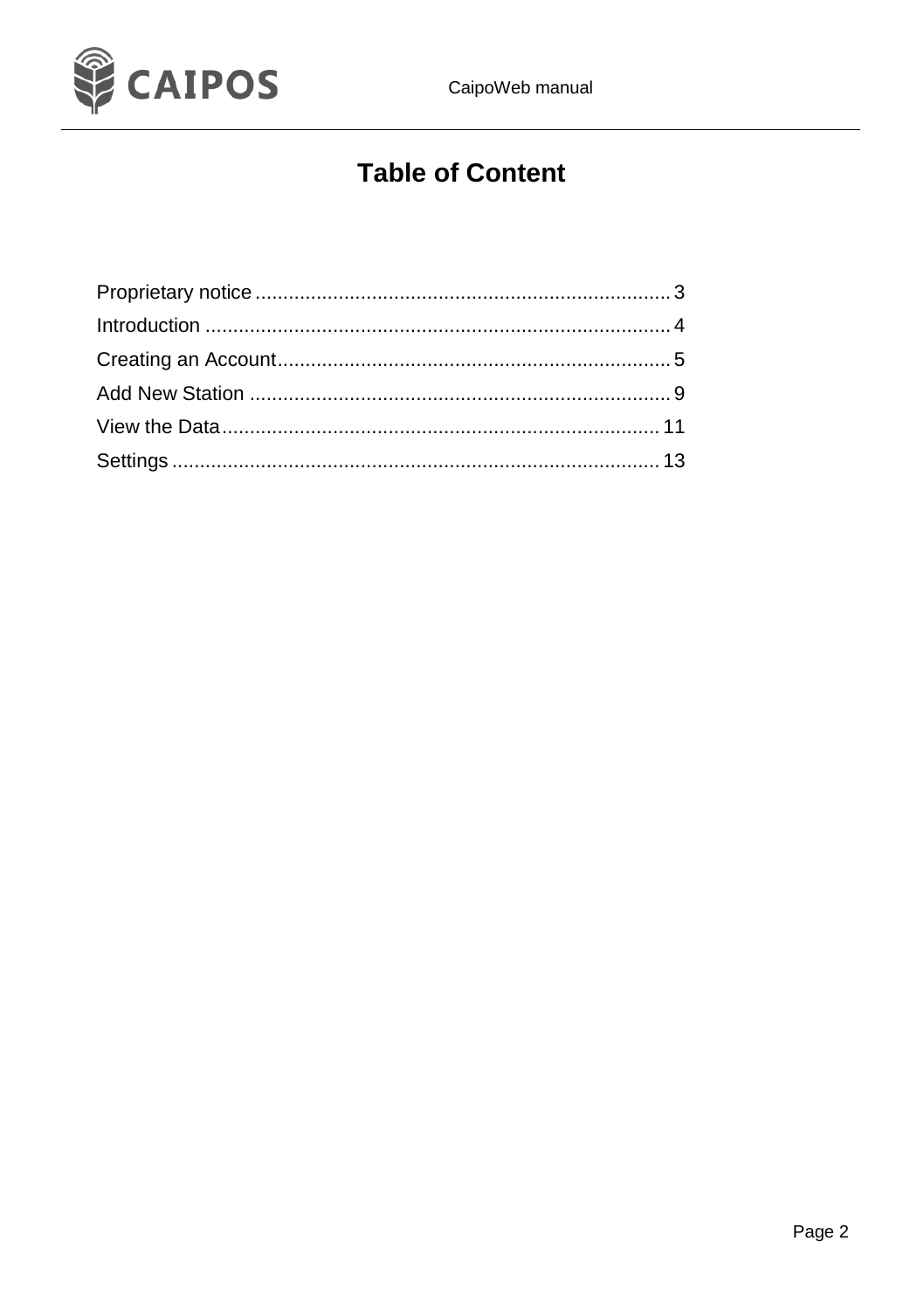

### <span id="page-2-0"></span>**Proprietary notice**

Caipos logo, CaipoBase and CaipoWeb are trademarks or registered trademarks of Caipos GmbH.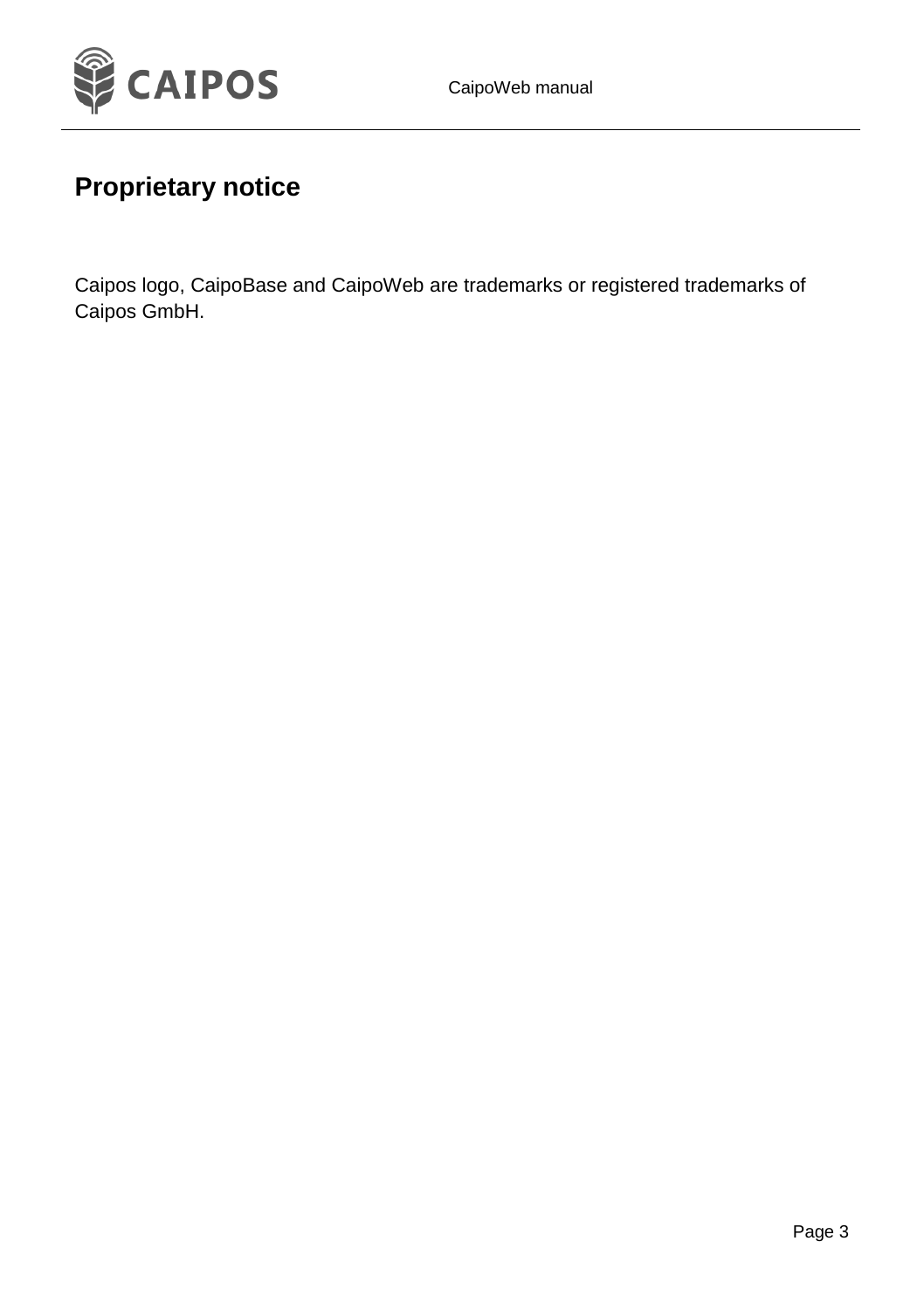

#### <span id="page-3-0"></span>**Introduction**

Every Caipos monitoring system is Internet based. Main unit CaipoBase collects data from directly connected and wireless sensors, and uploads to the web server every hour or according to user's settings.

Free web space is provided for every station with instant access to data of last 5 years. Data older than 5 years is archived and available on request. Web application can also be installed on customer's hardware. Web applications include weather, water level, soil moisture, precipitation monitoring and etc. All data are presented in graphical and tabular view. All settings, like station's name, sensors name, measurement interval, time zone and others, can be done via web application. There is no limitation in number of stations. As many stations as the user has can be attached to one account. CaipoWeb gives possibility to view data of several station in the same time.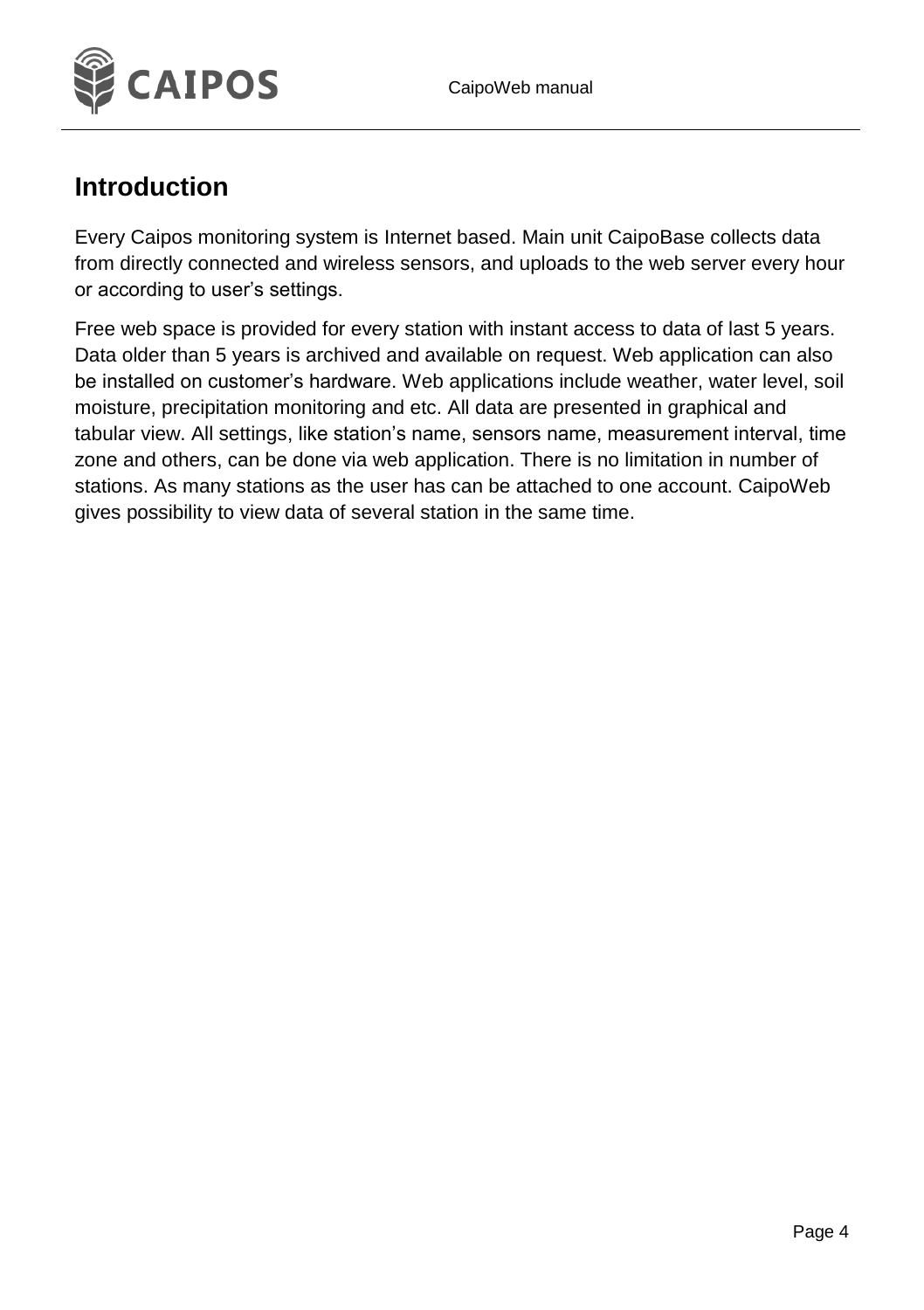

#### <span id="page-4-0"></span>**Creating an Account**

If you use central web server of Caipos, you will need an account on [http://caipos.com/CaipoWeb/Weather/index.](http://caipos.com/CaipoWeb/Weather/index)

You must enter your user name and password to sign in and to access the weather data.

| <b>Caipoweb Login</b> |             |              |
|-----------------------|-------------|--------------|
| User name:            | demo caipos |              |
| Password:             | *********   |              |
| Remember me:          | n           |              |
|                       | Login       | Register now |
|                       |             |              |

Pic.1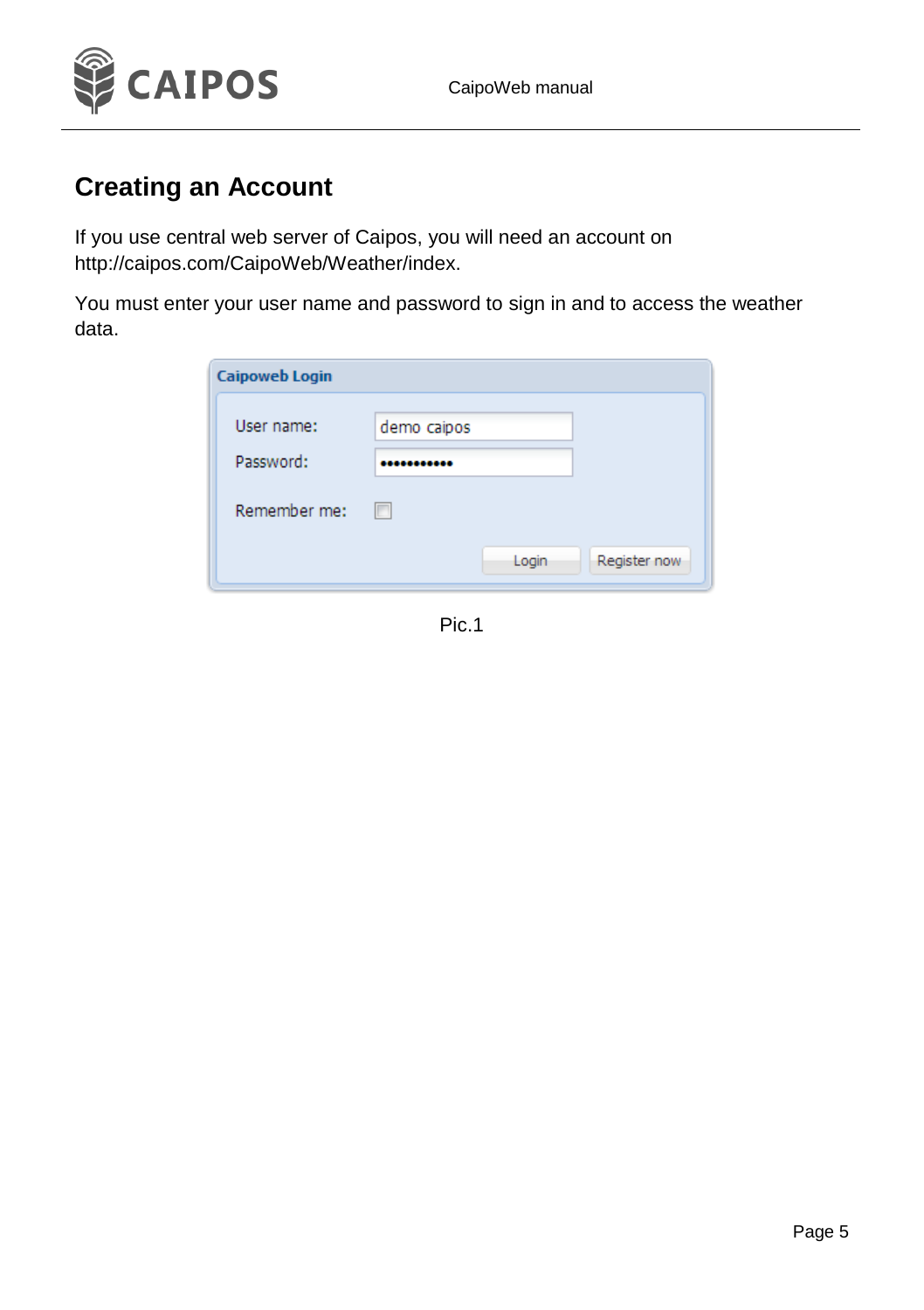

If you don't have account, it can be freely created.

Press »Register now« button on CaipoWeb login form (pic.2)

| Register now |
|--------------|
| Liogin       |

Pic.2

The registration form will appear (pic.3).

| User Name:       |  |  |
|------------------|--|--|
|                  |  |  |
| First Name:      |  |  |
| Last Name:       |  |  |
| Fmail Address:   |  |  |
| Password:        |  |  |
| Repeat Password: |  |  |
| Address:         |  |  |
| Company:         |  |  |

Pic.3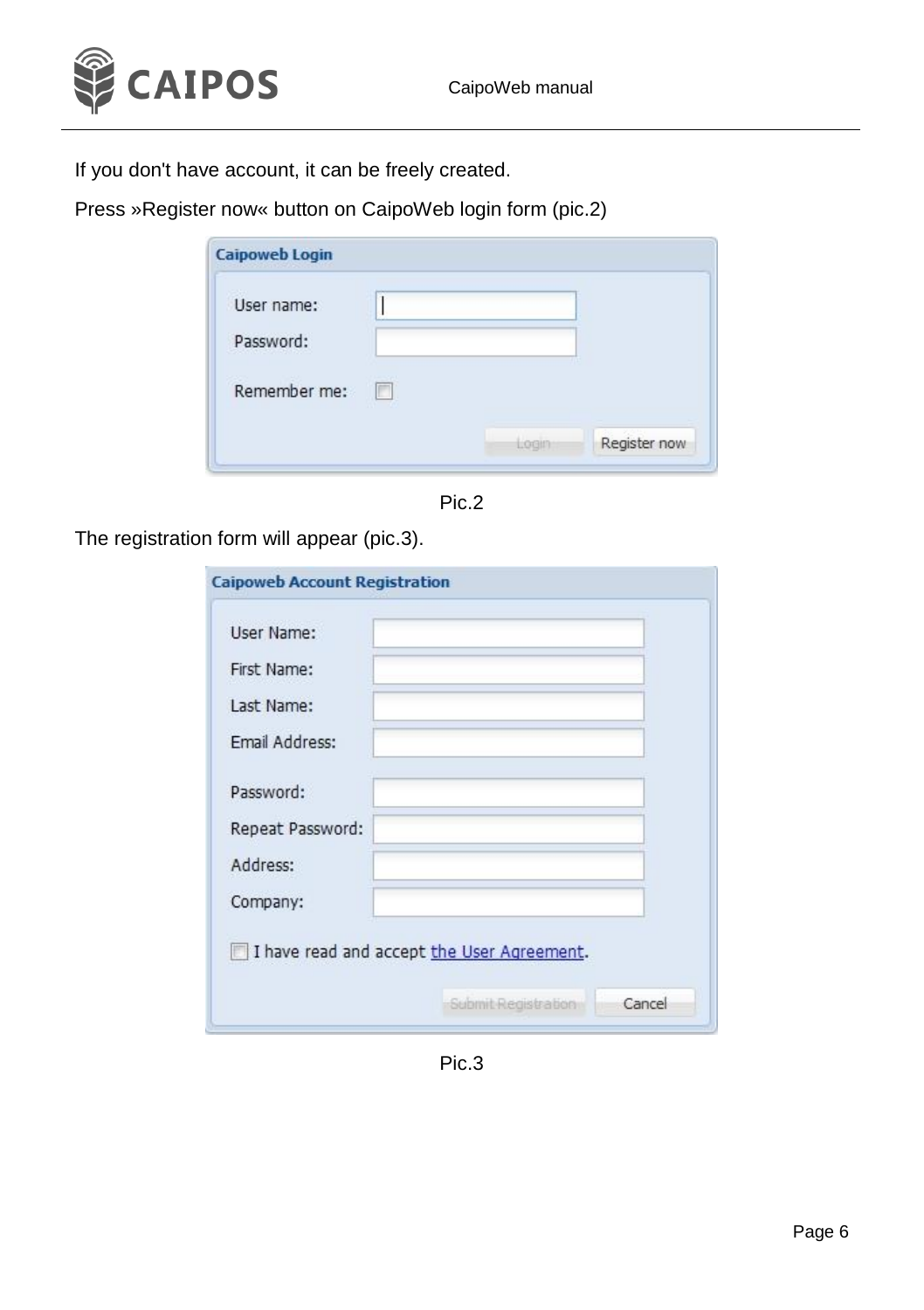

Fill the form with proper data (pic.4).

Important! User name should contain at least 7 characters and password should have more than 8 characters.

Read the User Agreement, accept it and press »Submit Registration« button (pic.4)

| User Name:            | new account                       |
|-----------------------|-----------------------------------|
| First Name:           | Test                              |
| Last Name:            | Test                              |
| <b>Email Address:</b> | info@caipos.com                   |
| Password:             |                                   |
| Repeat Password:      |                                   |
| Address:              | Schillerstr 5, Gleisdorf, Austria |
| Company:              | Caipos GmbH                       |

Pic.4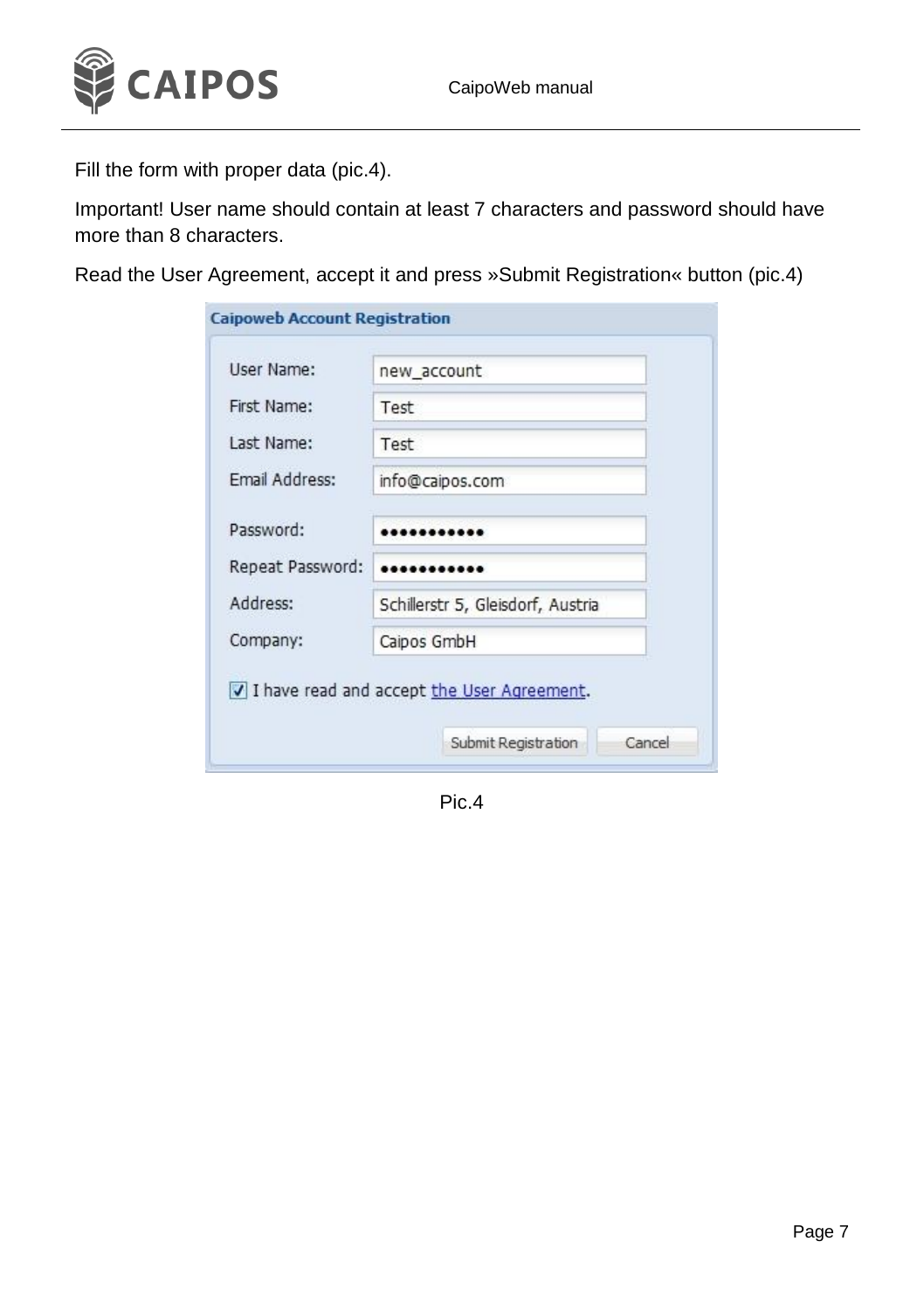

If registration is made properly your new acount will be added to our system (pic.5).

| Caipoweb Account Registration                     |                                                                               |
|---------------------------------------------------|-------------------------------------------------------------------------------|
| User Name:                                        | new account                                                                   |
| First Name:                                       | Test                                                                          |
| Last Name:                                        | Test                                                                          |
| Email Ad message<br>Passwor<br>Repeat<br>Address: | ×<br>User is added successfully<br>OK                                         |
| Company:                                          | Caipos GmbH                                                                   |
|                                                   | V I have read and accept the User Agreement.<br>Submit Registration<br>Cancel |

Pic.5

In case if the registration failed check and correct your data and try again.

After registration is complete, you can log in to CaipoWeb (pic.6).

| <b>Caipoweb Login</b> |             |  |
|-----------------------|-------------|--|
| User name:            | new_account |  |
| Password:             | ----------- |  |
| Remember me:          | m           |  |
|                       |             |  |

Pic.6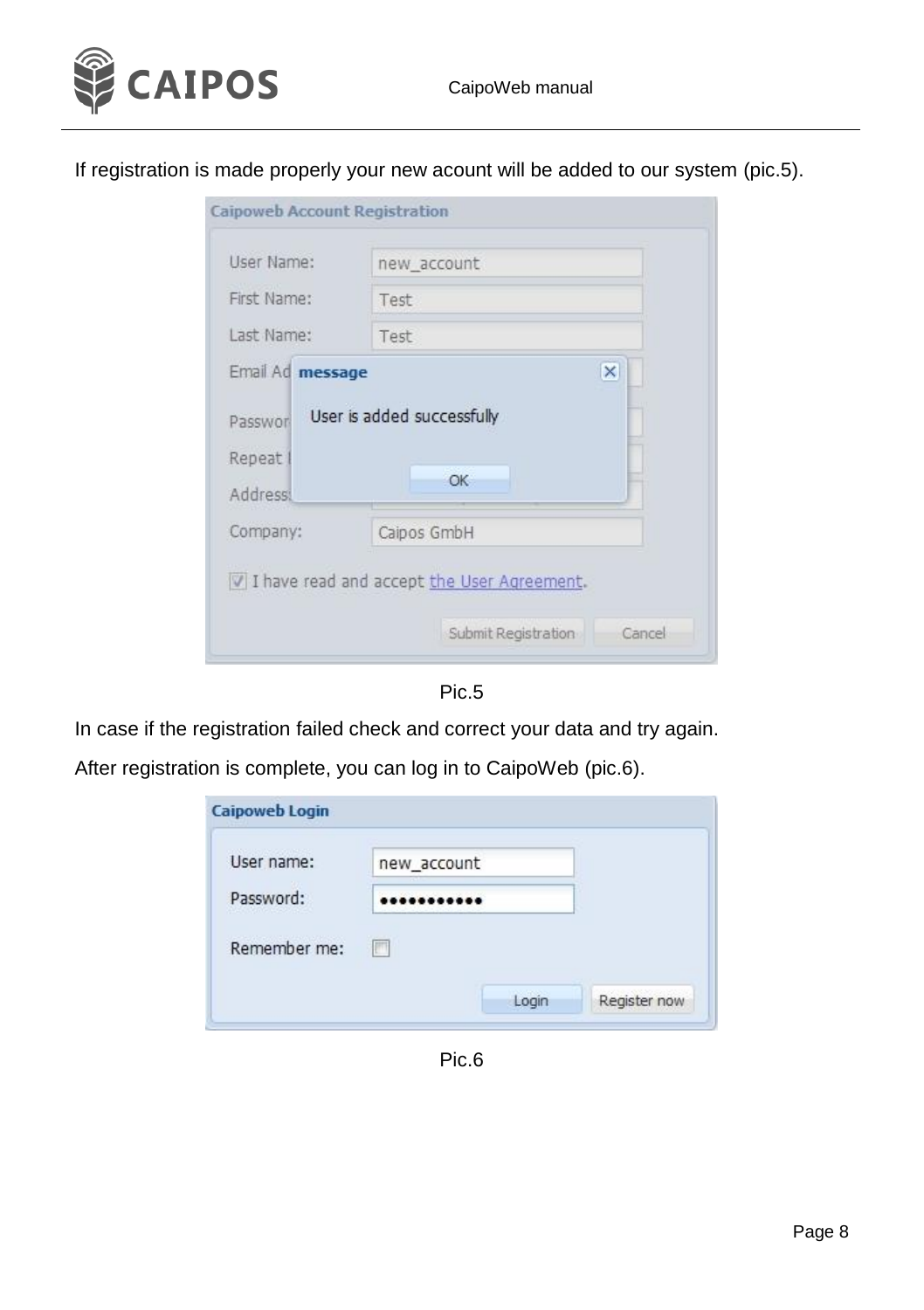

#### <span id="page-8-0"></span>**Add New Station**

After account has been created any number of base stations can be attached to it.

Press »+« button on a left toolbar to add new station to your account (pic.7).

Every system of Caipos is delivered with registration card. Serial number and PIN-code are written in this card. This information you will need to add your station to your account.





New window will be opened, where serial number and PIN-code should be added (pic.8).

| Serial Number: |  |
|----------------|--|
| Pin Code:      |  |



Provide serial number of your station and pin code and then press »Submit« button (pic.9).

| Serial Number: | 70000008 |  |
|----------------|----------|--|
| Pin Code:      |          |  |

Pic.9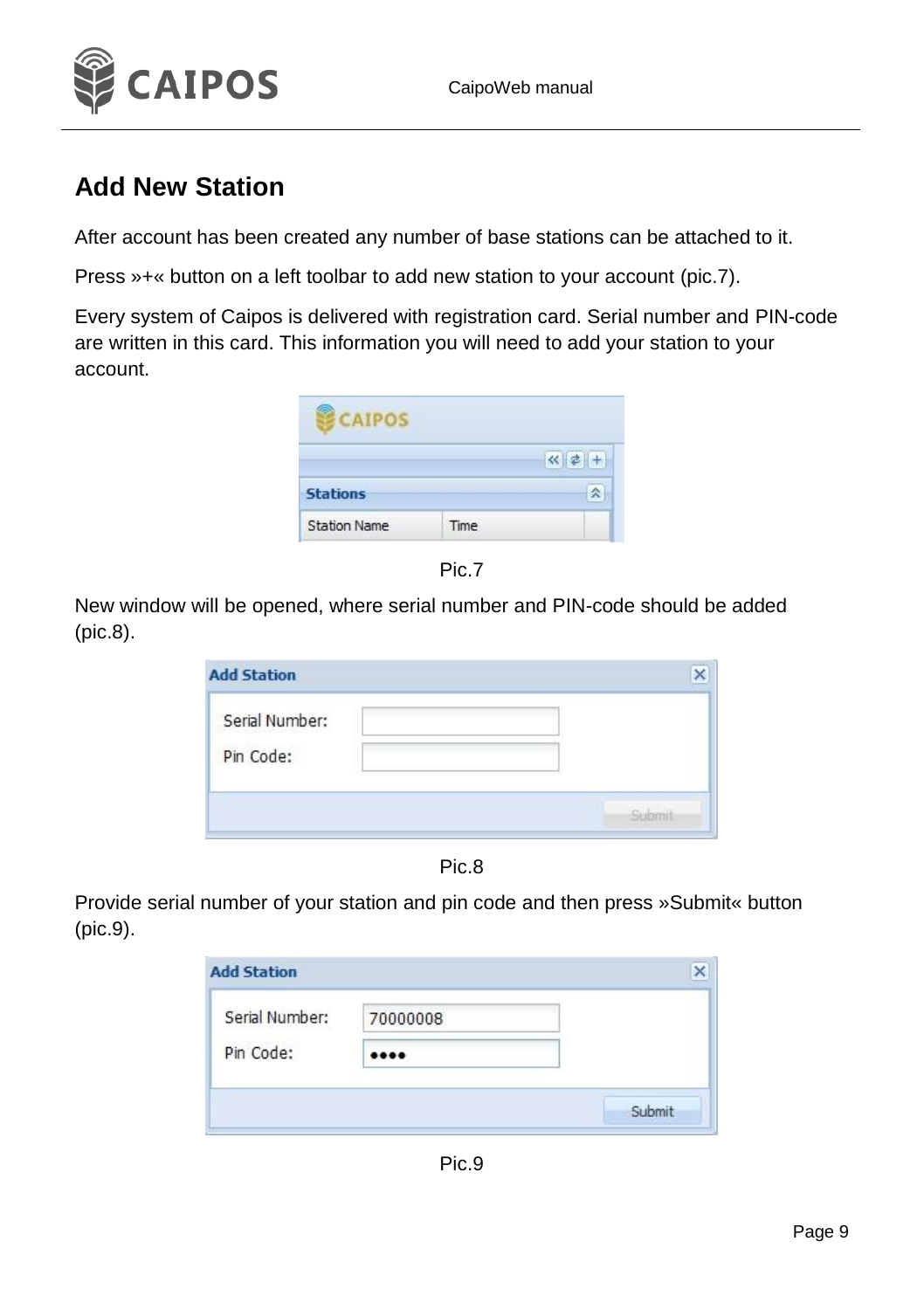

If your station number and pin code are correct, station will be added to your account.



Pic.10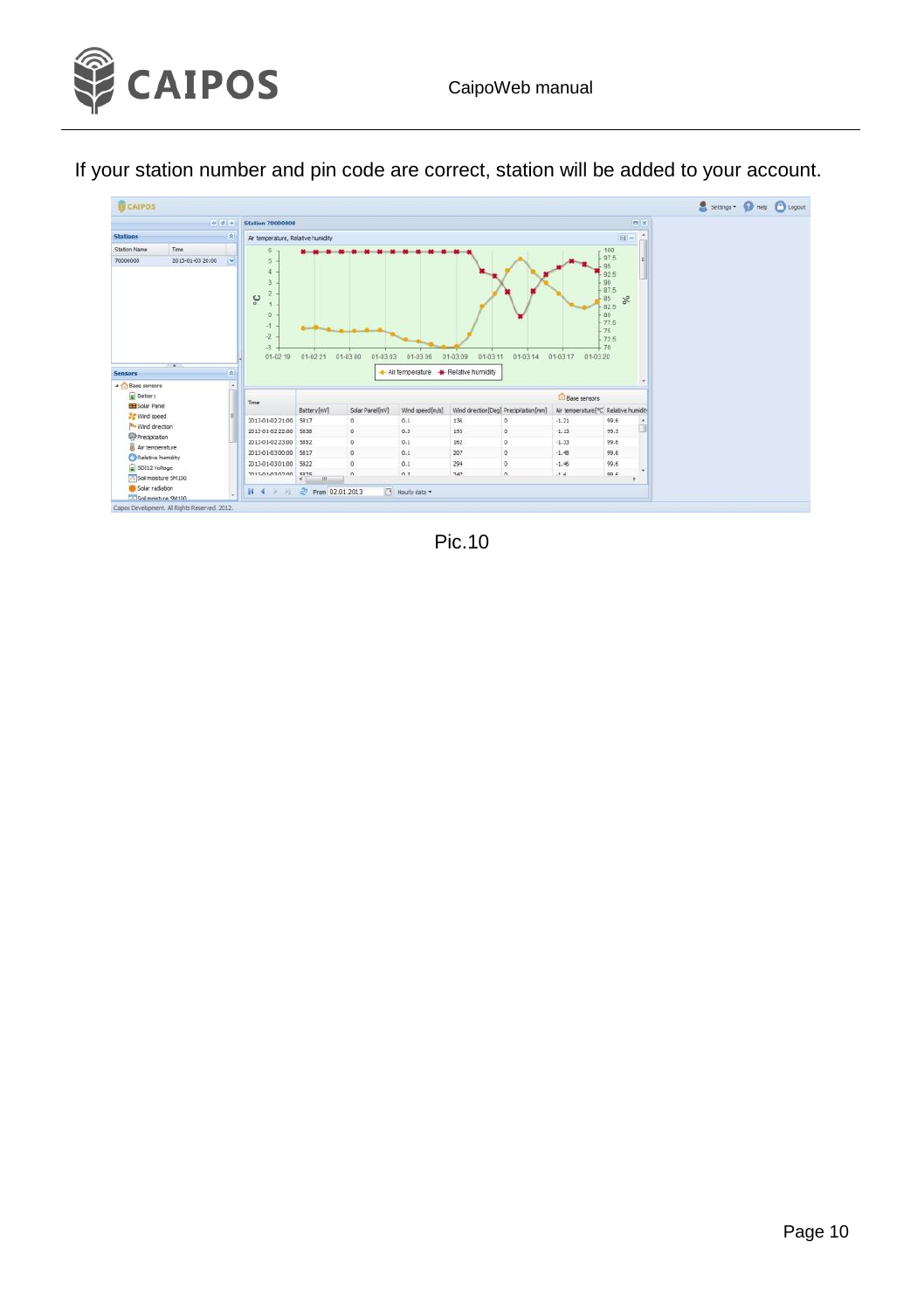

#### <span id="page-10-0"></span>**View the Data**

When the station is added to your account, you can view data, which the station sends to the web server. CaipoWeb presents information in graphical and tabular view (pic.11).



Pic.11

It is also possible to select which data you want to view (pic. 12)



Pic.12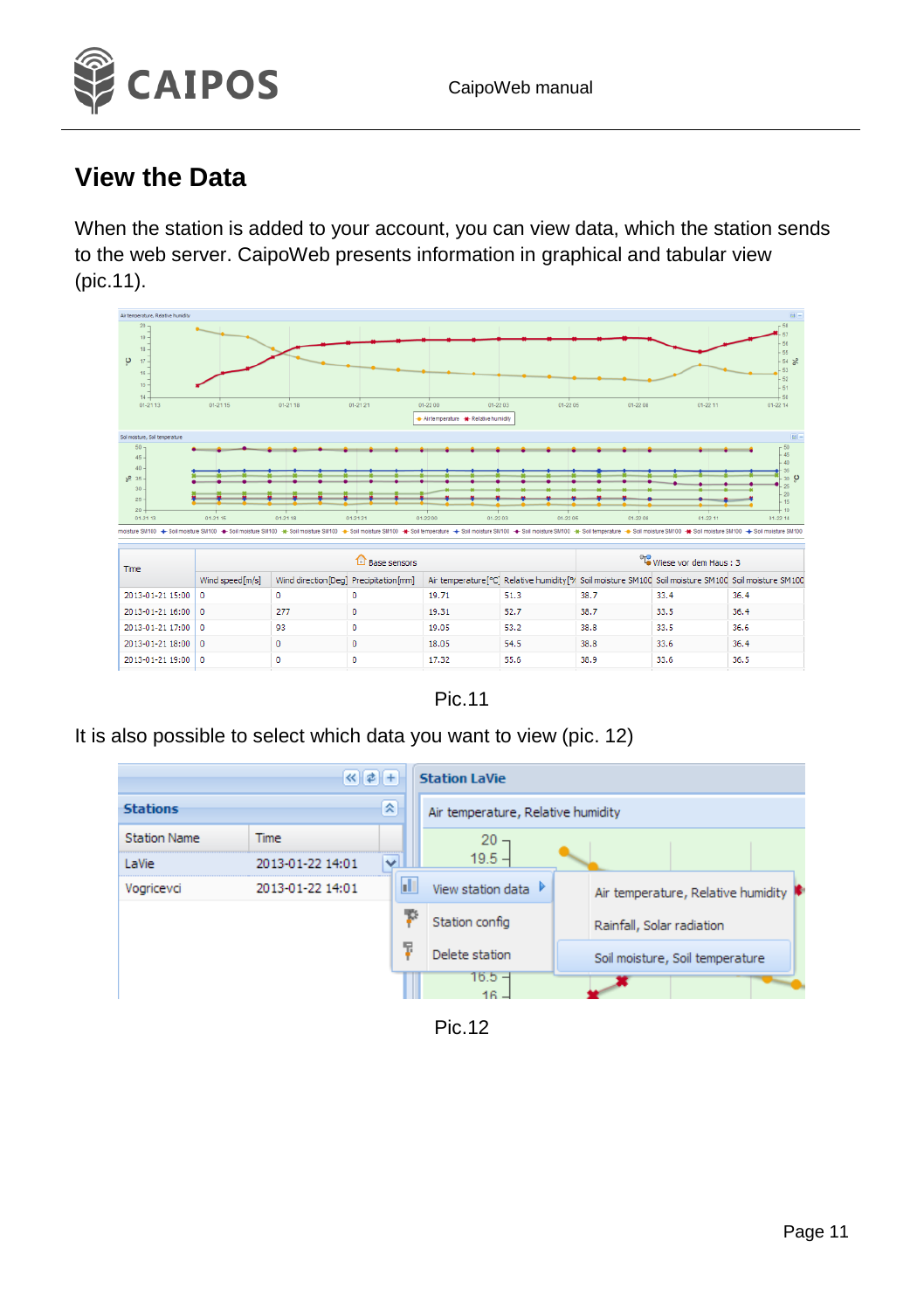

#### Graphic with chosen sensors will be showed (pic.13)



Pic.13

CaipoWeb gives possibility to view data of several stations at the same time (pic.14)



Pic.14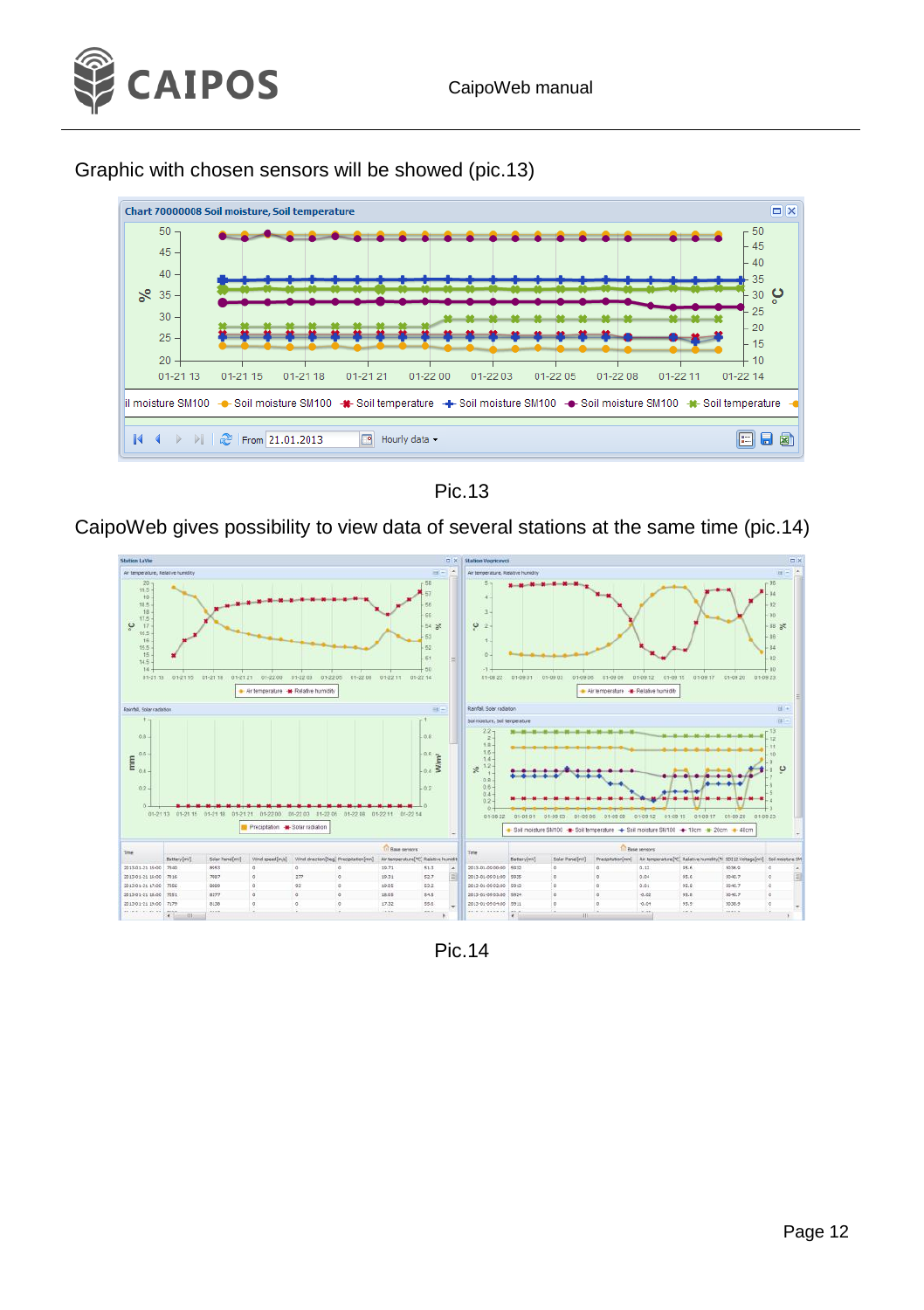

## <span id="page-12-0"></span>**Settings**

CaipoWeb is one of the most flexible web application. Every user can change his own settings.

Station and sensors name can be changed. Station name can be changed just by duble click on the station name (pic. 15, 16). Duble click and type a new name.

| <b>Stations</b>     |                  | 즛 |
|---------------------|------------------|---|
| <b>Station Name</b> | Time             |   |
| 00000000 to del     | 2013-01-16 16:01 |   |
| 00000001            | 2012-11-06 01:35 | 듸 |
| 00000002            | 2012-11-19 08:57 |   |
| 00002000            | 2012-08-27 12:22 |   |
| 00002001            | 2012-07-30 09:01 |   |
| 00002003            | 2012-07-30 05:44 |   |
| 00002004            | 2012-07-30 12:31 |   |
| 00002005            | 2012-07-30 04:10 |   |
| 01000001            | 2012-11-01 08:31 |   |
| 01000002            | 2012-11-01 08:08 |   |

Pic.15

|                     |                  | 즛 |
|---------------------|------------------|---|
| <b>Stations</b>     |                  |   |
| <b>Station Name</b> | Time             |   |
| example             | 2013-01-16 16:01 |   |
| 00000001            | 2012-11-06 01:35 | 띅 |
| 00000002            | 2012-11-19 08:57 |   |
| 00002000            | 2012-08-27 12:22 |   |
| 00002001            | 2012-07-30 09:01 |   |
| 00002003            | 2012-07-30 05:44 |   |
| 00002004            | 2012-07-30 12:31 |   |
| 00002005            | 2012-07-30 04:10 |   |
| 01000001            | 2012-11-01 08:31 |   |
| 01000002            | 2012-11-01 08:08 |   |

Pic.16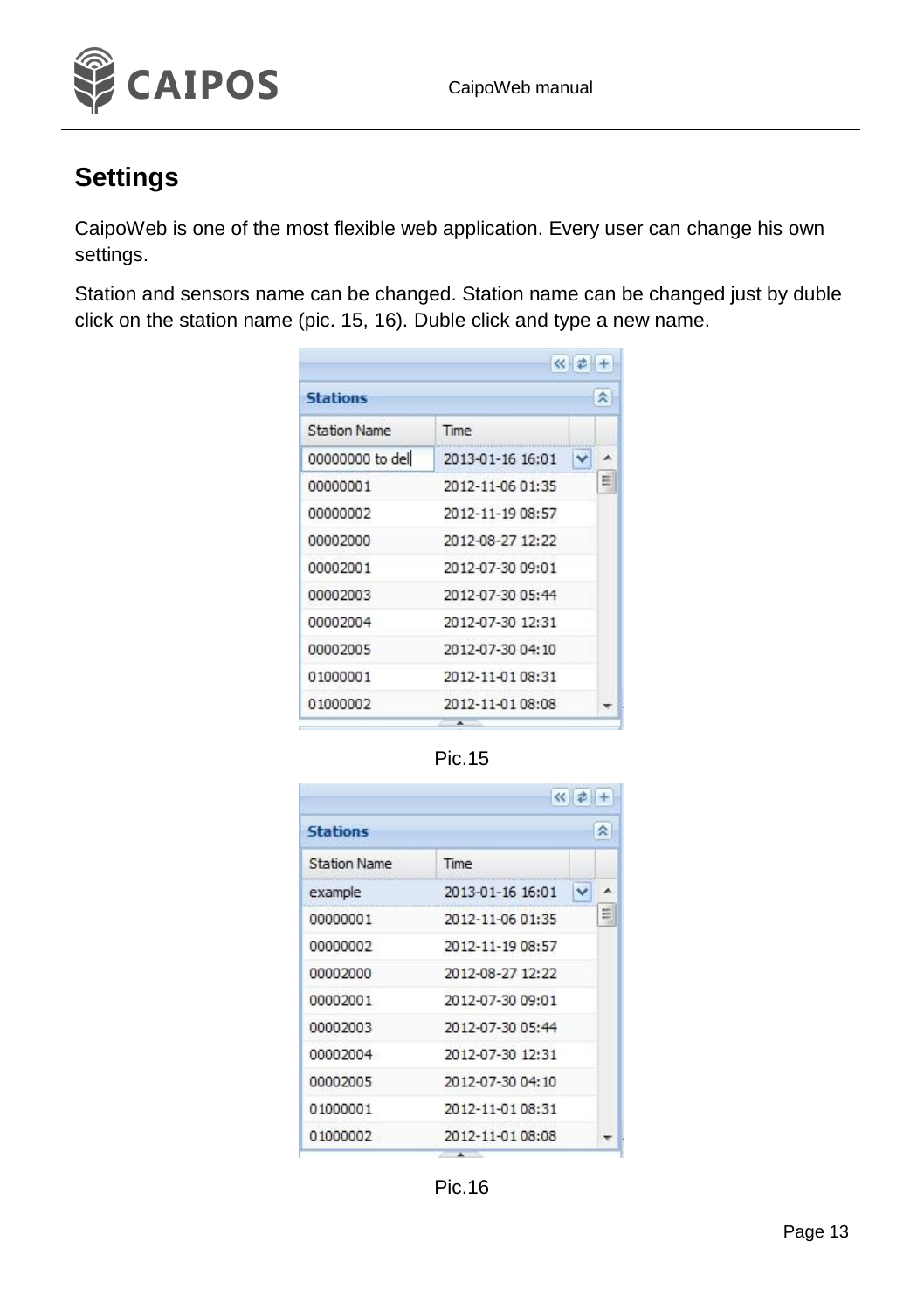



Sensor and wireless node can be changed in the same way (pic. 17, 18).





| Sensors 00000000 to del |   |
|-------------------------|---|
| Base sensors            |   |
| batt                    |   |
| El Solar Panel          |   |
| Wind speed              |   |
| It Wind direction       | Ξ |
| rain                    |   |
| Rel. Hum                |   |
| Relative humidity       |   |
| SDI12 Voltage           |   |
| Soil moisture SM100     |   |
| Solar radiation         |   |
| Soil moishing SM100     |   |

Pic.18

In order to change user properties press »Settings« button on the right top corner of the web site (pic.19).

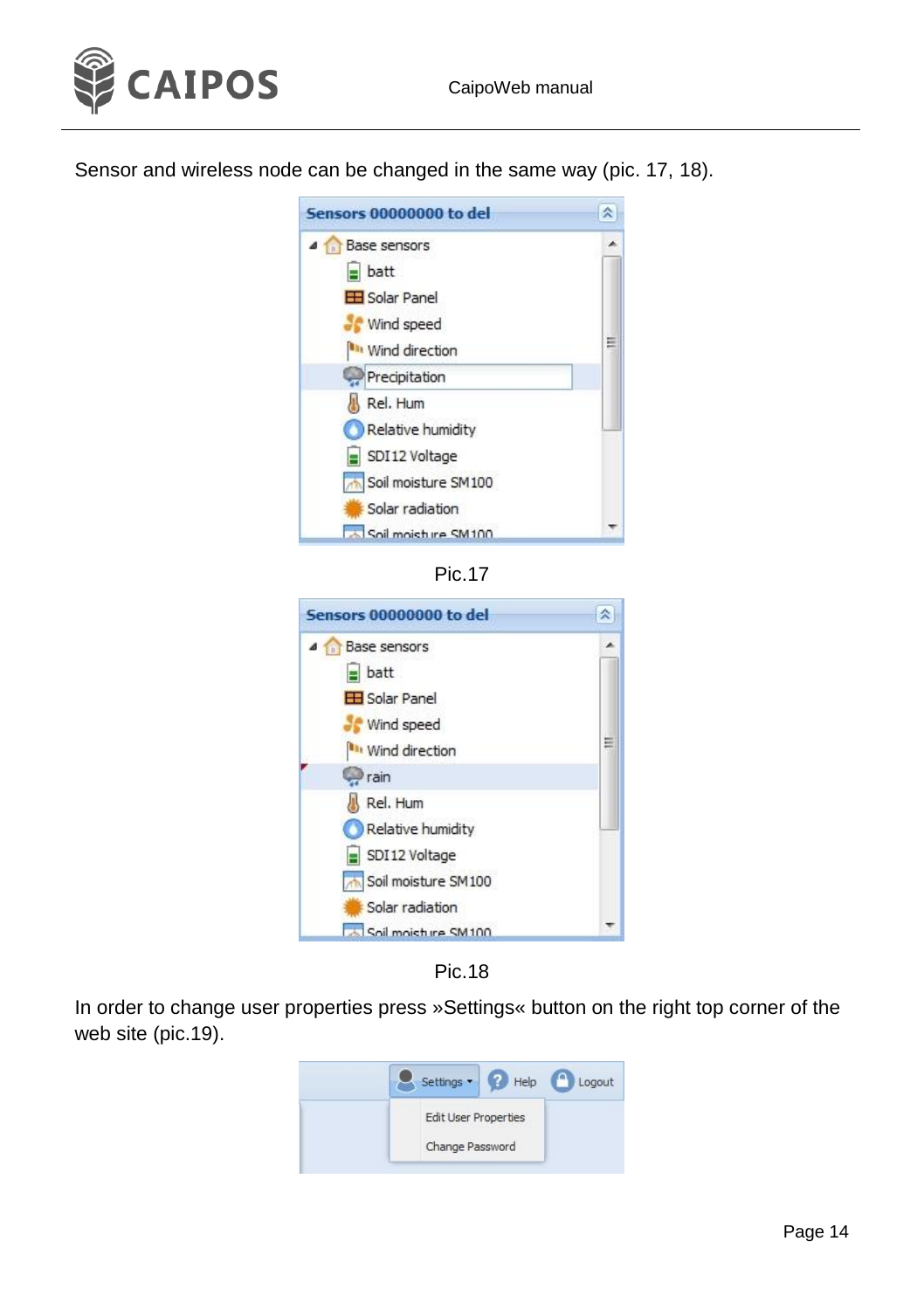

Pic.19

In the drop down list choose »Edit User Properties« (pic.19). New window will be opened (pic.20). In this window user can change his data and settings.

| First Name:    | example                  |  |  |
|----------------|--------------------------|--|--|
| Last Name:     | example                  |  |  |
| Email Address: | example@caipos.com       |  |  |
| Address:       | Schillerstr <sub>5</sub> |  |  |
| Company:       | Caipos                   |  |  |

Pic.20

To save changes »Save Changes« button must be pressed. And new window will be shown (pic.21), that changes has been saved

| message |                              |  |
|---------|------------------------------|--|
|         | User is updated successfully |  |
|         |                              |  |
|         |                              |  |

Pic.21

Password can be changed as well. To change password follow »Settings« in drop down list choose »Chage Password«. New window will be opened (pic.22). Make sure that the password is not available to third parties.